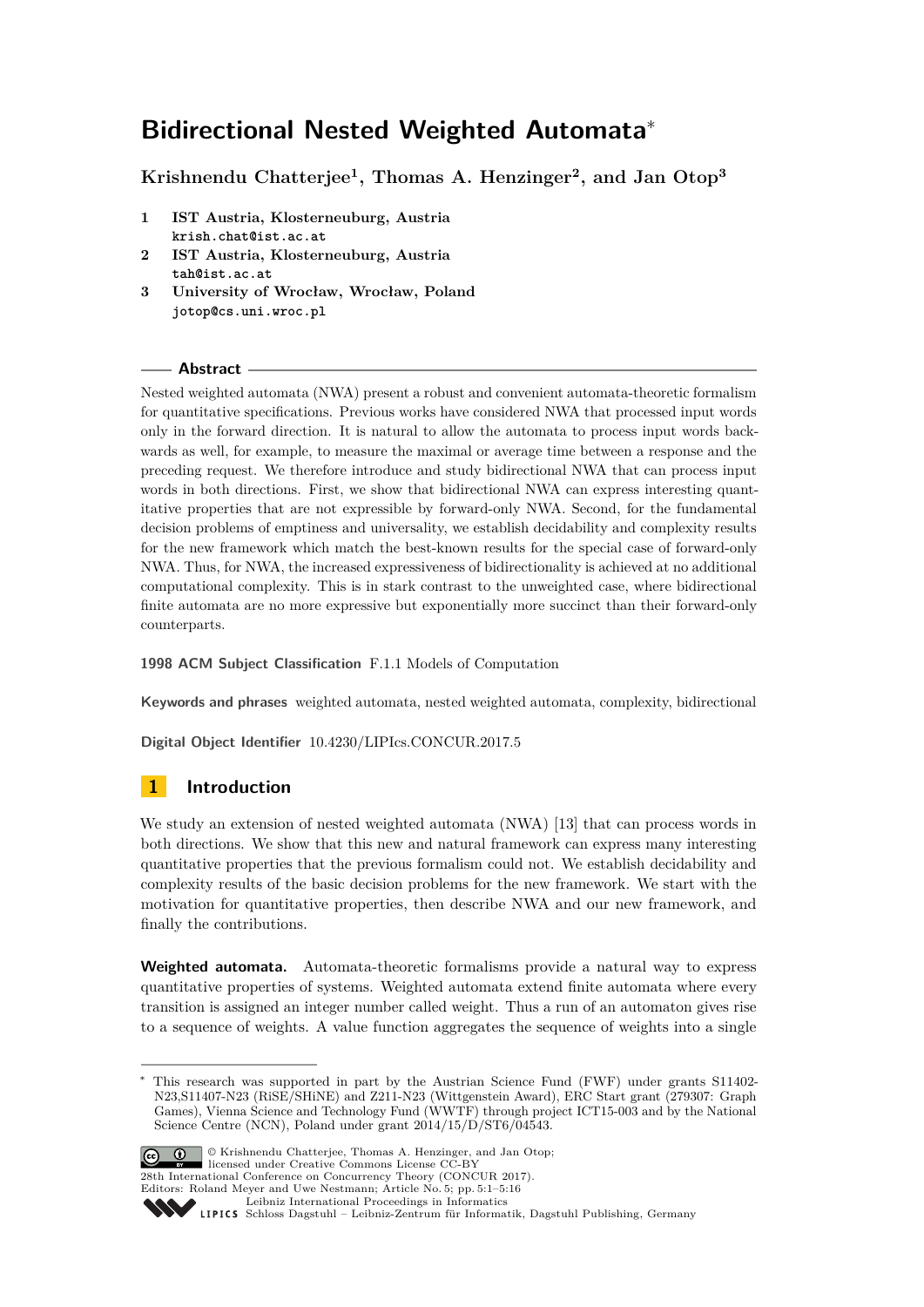## **5:2 Bidirectional Nested Weighted Automata**

value. For non-deterministic weighted automata, the value of a word *w* is the infimum value of all runs over *w*. First, weighted automata were studied over finite words with weights from a semiring, and ring multiplication as value function [\[19\]](#page-15-2), and later extended to infinite words with limit averaging or supremum as value function [\[12,](#page-15-3) [11,](#page-15-4) [10\]](#page-15-5). While weighted automata over semirings can express several quantitative properties [\[22\]](#page-15-6), they cannot express long-run average properties that weighted automata with limit averaging can [\[12\]](#page-15-3). However, even weighted automata with limit averaging cannot express some basic quantitative properties (see [\[13\]](#page-15-0)).

**Nested weighted automata.** A natural extension of weighted automata is to add nesting, which leads to *nested weighted automata (NWA)* [\[13\]](#page-15-0). A nested weighted automaton consists of a master automaton and a set of slave automata. The master automaton runs over input infinite words. At every transition the master can invoke a slave automaton that runs over a finite subword of the infinite word, starting at the position where the slave automaton is invoked. Each slave automaton terminates after a finite number of steps and returns a value to the master automaton. Each slave automaton is equipped with a value function for finite words, and the master automaton aggregates the returned values from slave automata using a value function for infinite words.

**Advantages of NWA.** We discuss the various advantages of NWA.

- **1.** For Boolean finite automata, nested automata are equivalent to the non-nested counterpart, whereas NWA are strictly more expressive than non-nested weighted automata [\[13,](#page-15-0) Example 5]. NWA provide a specification framework where many basic quantitative properties can be expressed, which cannot be expressed by weighted automata [\[13\]](#page-15-0).
- **2.** NWA provide a natural and convenient way to express quantitative properties. Every slave automaton computes a subproperty, which is then combined using the master automaton. Thus NWA allow to decompose properties conveniently, and provide a natural framework to study quantitative run-time verification.
- **3.** Finally, subclasses of NWA are equivalent in expressive power with automata with monitor counters [\[16\]](#page-15-7), and thus they provide a robust framework to express quantitative properties.

**Bidirectional NWA.** Previous works considered slave automata that can only process input words in the forward direction (forward-only NWA). However, to specify quantitative properties, it is natural to allow slave automata to run backwards, for example, to measure the maximal or average time between a response and the preceding request. In this work we consider this natural extension of NWA, namely *bidirectional NWA*, where slave automata can process words in the forward as well as the backward direction.

**Natural properties.** First, we show that many natural properties can be expressed in the bidirectional NWA framework. We present two examples below (details in Section [3\)](#page-6-0).

**1.** *Average energy level.* Consider a quantitative setting where each weight represents energy gain or consumption, and thus the sum of weights represents the energy level. To express the average energy level property, the master automaton has long-run average as the value function, and at every transition it invokes a slave automaton that walks backward with sum value function for the weights. Thus the average energy level property is naturally expressed by NWA with backward-walking slave automata, while this property is not expressible by NWA with forward-walking slave automata.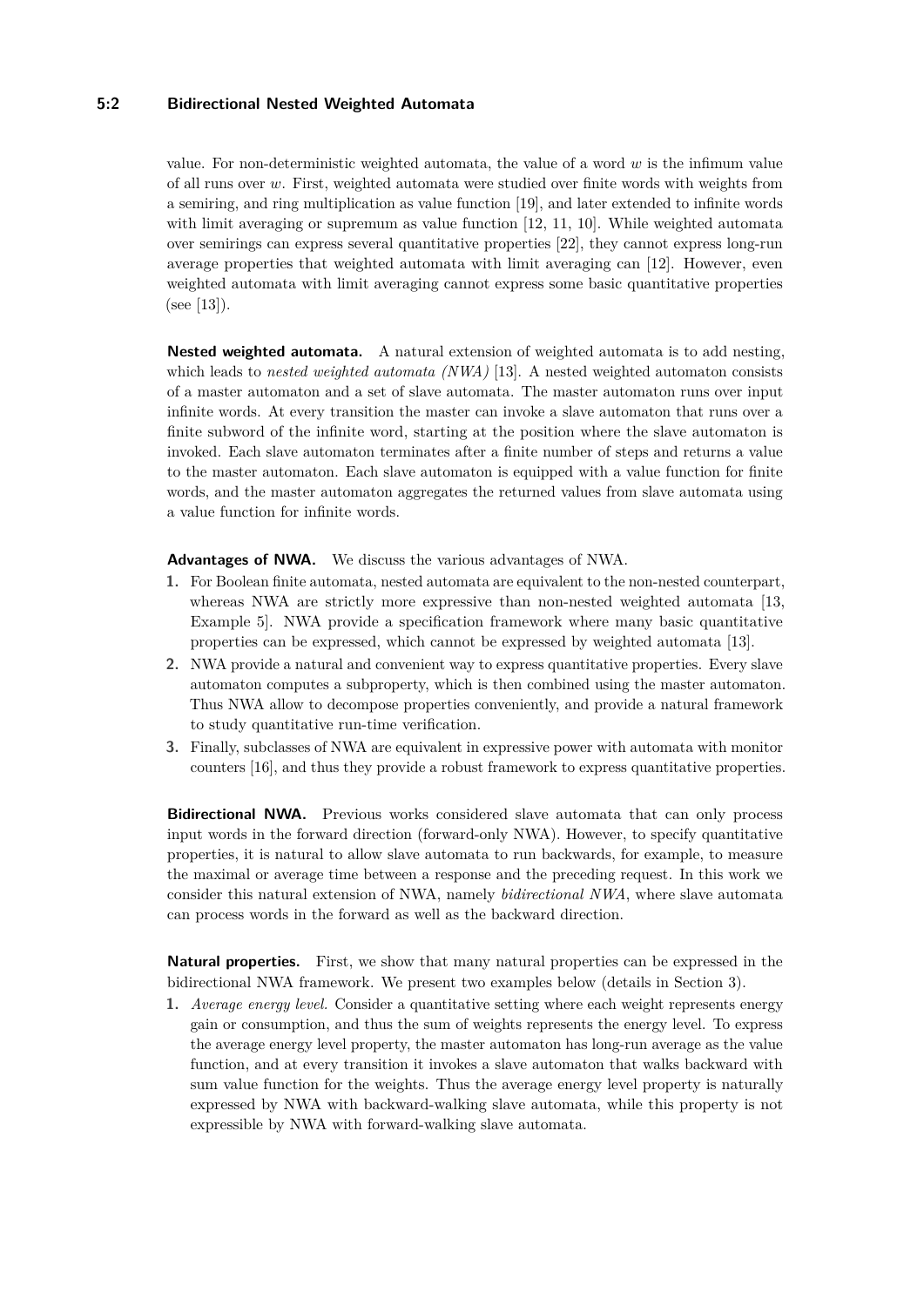**2.** *Data-consistency property (DCP).* Consider the data-consistency property (DCP) where the input letters correspond to reads, writes, null instructions, and commits. For each read, the distance to the previous commit measures how fresh is the read with respect to the last commit, and this can be measured with a backward-walking slave automaton. For each write, the distance to the next commit measures how fresh is the write with respect to the following commit, and this can be measured with a forward-walking slave automaton. Thus the average freshness, called DCP, is expressed with bidirectional NWA. Moreover, the DCP can neither be expressed by NWA with only forward-walking slave automata nor by NWA with only backward-walking slave automata.

**Our contributions.** We propose bidirectional NWA as a specification framework for quantitative properties. First, we show that the classes of forward-only NWA and backward-only NWA have incomparable expressiveness, and bidirectional NWA strictly generalize both classes. Second, we establish complexity of the emptiness and universality problems for bidirectional NWA, where we consider the limit-average value function for the master automaton and for the slave automata we consider standard value functions for finite words (such as min, max, and variants of sum). The obtained complexity results coincide with the results for forward-only NWA, and range from NLogSpace-complete, PTime to PSpace-complete to ExpSpace. However the proofs for bidirectional NWA are much more involved than forward-only NWA. Thus bidirectional NWA have all the advantages of NWA but provide a more expressive framework for natural quantitative properties. Moreover, the added expressiveness of bidirectionality is achieved with no increase in the computational complexity of the decision problems (Table [1\)](#page-14-0). We highlight two significant differences as compared to the unweighted case: (1) In the unweighted case bidirectionality does not change expressiveness, whereas we show for NWA it does; and (2) in the unweighted case for deterministic automata bidirectionality leads to exponential succinctness and increase in complexity of the decision problems, whereas for NWA bidirectionality does not change the computational complexity. Thus the combination of nesting and bidirectionality is very interesting in the weighted automata setting, which we study in this work.

**Related works.** Quantitative automata and logic have been extensively studied in recent years in many different contexts [\[19,](#page-15-2) [12,](#page-15-3) [4,](#page-15-8) [2\]](#page-15-9). The book [\[19\]](#page-15-2) presents an excellent collection of results of weighted automata on finite words. Weighted automata on infinite words have been studied in [\[12,](#page-15-3) [11,](#page-15-4) [20\]](#page-15-10). Weighted automata over finite words extended with monitor counters have been considered (under the name of cost register automata) in [\[3,](#page-15-11) [21\]](#page-15-12). A version of nested weighted automata over finite words has been studied in [\[6\]](#page-15-13), and nested weighted automata over infinite words has been studied in [\[13,](#page-15-0) [15,](#page-15-14) [14\]](#page-15-15). Several quantitative logics have also been studied, such as [\[5,](#page-15-16) [7,](#page-15-17) [1\]](#page-14-1). However, none of these works consider the rich and expressive formalism of quantitative properties expressible by NWA with slaves that walk both forward and backward, retaining decidability of the basic decision problems.

In the main paper, we present the key ideas and main intuitions of the proofs of selected results, and detailed proofs are presented in the full version [\[17\]](#page-15-18). Moreover, to ease of presentation we focus on bidirectional NWA where each slave automaton is either forward walking or backward walking. We can allow slave automata that change direction while running, i.e., allow two-way slave automata and obtain the same complexity results; we discuss nested weighted autmata with two-way slave automata in the full version [\[17\]](#page-15-18).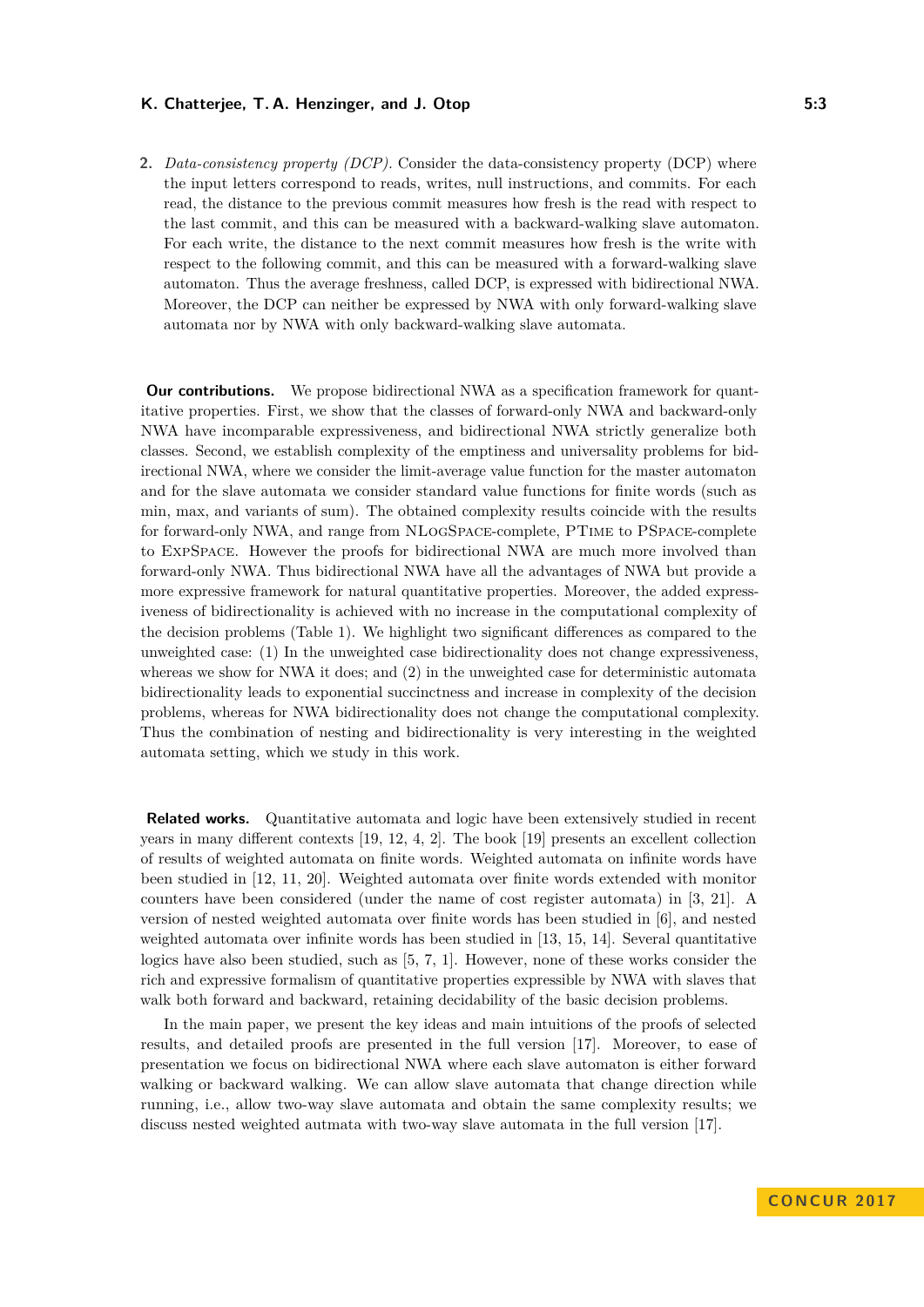#### **5:4 Bidirectional Nested Weighted Automata**

## **2 Definitions**

#### **2.1 Words and automata**

**Words.** We consider a finite *alphabet* of letters  $\Sigma$ . A *word* over  $\Sigma$  is a (finite or infinite) sequence of letters from  $\Sigma$ . We denote the *i*-th letter of a word *w* by *w*[*i*], and for  $i < j$  we define  $w[i, j]$  as the word  $w[i]w[i+1] \ldots w[j]$ . The length of a finite word *w* is denoted by |*w*|; and the length of an infinite word *w* is  $|w| = \infty$ . For an infinite word *w*, word *w*[*i*,  $\infty$ ] is the suffix of *w* with first *i* − 1 letters removed. For a finite word *w* of length *k*, we define the reverse of *w*, denoted by  $w^R$ , as the word  $w[k]w[k-1] \dots w[1]$ .

**Labeled automata.** For a set *X*, an *X-labeled automaton A* is a tuple  $\langle \Sigma, Q, Q_0, \delta, F, C \rangle$ , where (1)  $\Sigma$  is the alphabet, (2) *Q* is a finite set of states, (3)  $Q_0 \subseteq Q$  is the set of initial states,  $(4)$   $\delta \subseteq Q \times \Sigma \times Q$  is a transition relation, (5) *F* is a set of accepting states, and (6) *C* :  $\delta \mapsto X$ is a labeling function. A labeled automaton  $\langle \Sigma, Q, \{q_0\}, \delta, F, C \rangle$  is *deterministic* if and only if  $\delta$  is a function from  $Q \times \Sigma$  into  $Q$  and  $Q_0$  is a singleton.

**Semantics of (labeled) automata.** A  $run \pi$  of a (labeled) automaton A on a word w is a sequence of states of A of length  $|w| + 1$  such that  $\pi[0]$  belongs to the initial states of A and for every  $0 \leq i \leq |w| - 1$  we have  $(\pi[i], w[i+1], \pi[i+1])$  is a transition of A. A run  $\pi$  on a finite word *w* is *accepting* if and only if the last state  $\pi$ [|*w*|| of the run is an accepting state of A. A run  $\pi$  on an infinite word *w* is *accepting* if and only if some accepting state of A occurs infinitely often in  $\pi$ . For an automaton A and a word w, we define Acc(w) as the set of accepting runs on *w*. Note that for deterministic automata, every word *w* has at most one accepting run ( $|Acc(w)| < 1$ ).

Weighted automata and their semantics. A *weighted automaton* is a Z-labeled automaton, where Z is the set of integers. The labels are called *weights*. We define the semantics of weighted automata in two steps. First, we define the value of a run. Second, we define the value of a word based on the values of its runs. To define values of runs, we will consider *value functions f* that assign real numbers to sequences of integers. Given a non-empty word *w*, every run *π* of A on *w* defines a sequence of weights of successive transitions of A, i.e.,  $C(\pi) = (C(\pi[i-1], w[i], \pi[i]))_{1 \leq i \leq |w|}$ ; and the value  $f(\pi)$  of the run  $\pi$  is defined as *f*(*C*(*π*)). We denote by  $(C(\pi))[i]$  the weight of the *i*-th transition, i.e.,  $C(\pi[i-1], w[i], \pi[i])$ . The value of a non-empty word *w* assigned by the automaton A, denoted by  $\mathcal{L}_{\mathcal{A}}(w)$ , is the infimum of the set of values of all *accepting* runs; i.e.,  $\inf_{\pi \in Acc(w)} f(\pi)$ , and we have the usual semantics that the infimum of the empty set is infinite, i.e., the value of a word that has no accepting run is infinite. Every run  $\pi$  on the empty word has length 1 and the sequence  $C(\pi)$  is empty, hence we define the value  $f(\pi)$  as an external (not a real number) value  $\perp$ . Thus, the value of the empty word is either  $\perp$ , if the empty word is accepted by A, or  $\infty$ otherwise. To indicate a particular value function *f* that defines the semantics, we call a weighted automaton A with value function *f* an *f*-automaton.

**Value functions.** For finite runs we consider the following classical value functions: for runs of length  $n+1$  we have

- *Max and min:*  $\text{MAX}(\pi) = \max_{i=1}^{n} (C(\pi))[i]$  and  $\text{MIN}(\pi) = \min_{i=1}^{n} (C(\pi))[i]$ .
- *Sum and absolute sum:* the sum function  $Sum(\pi) = \sum_{i=1}^{n} (C(\pi))[i]$ , the absolute sum  $Sum^+(\pi) = \sum_{i=1}^n Abs((C(\pi))[i]),$  where  $Abs(x)$  is the absolute value of *x*.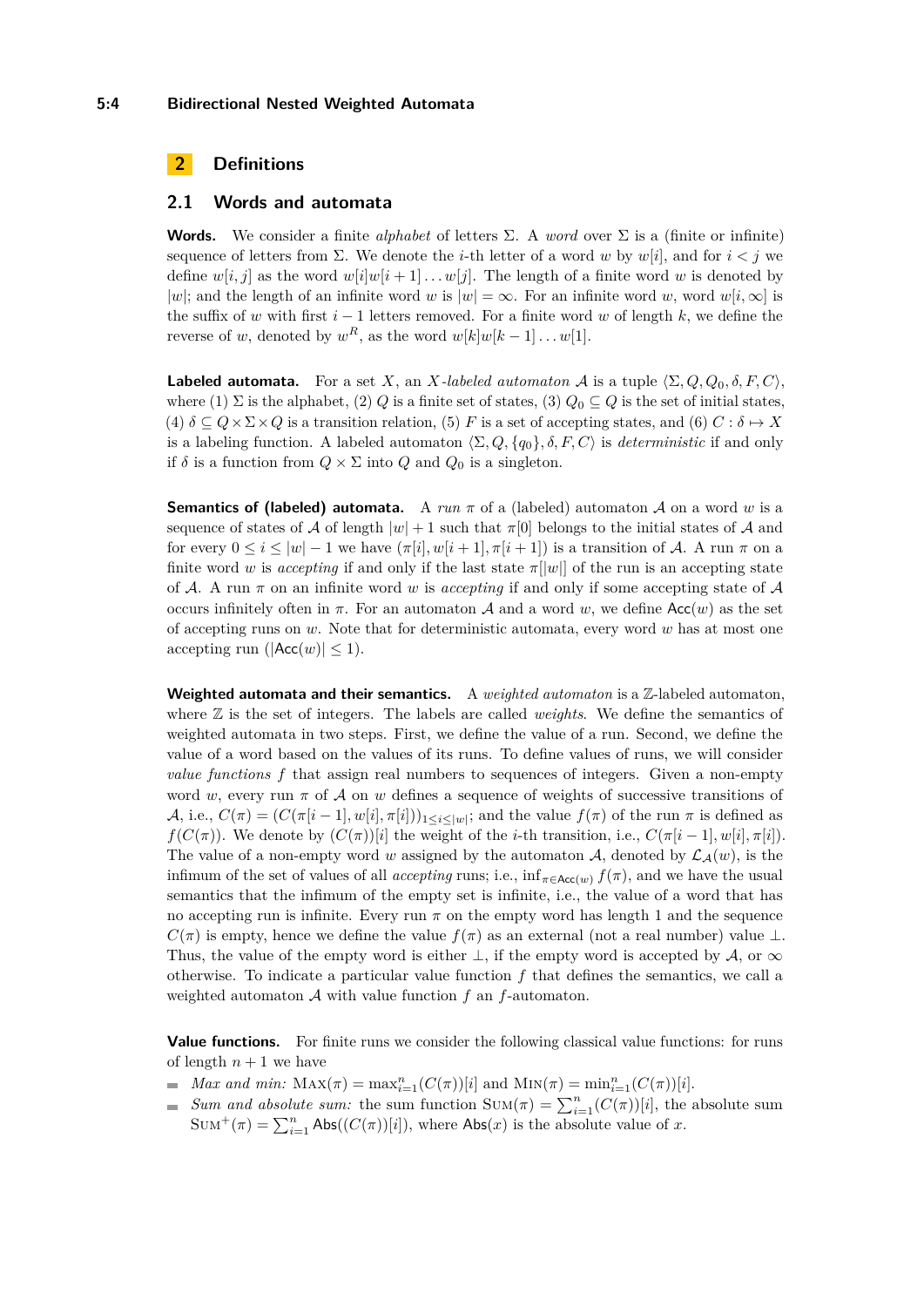*Variants of bounded sum:* we consider a family of functions called the (variants of)  $\blacksquare$ bounded sum value function  $\text{SUM}^{L,U}$ . Each of these functions returns the sum if all the partial sums are in the interval  $[L, U]$ , otherwise there are many possibilities which lead to multiple variants. For example, we can require that for all prefixes  $\pi'$  of  $\pi$  we have  $Sum(\pi') \in [L, U]$ . We can impose a similar restriction on all suffixes, all infixes etc. Moreover, if partial sums are not contained in  $[L, U]$ , a bounded sum can return  $\infty$ , the first violated bound, etc.

For infinite runs we consider:

*Limit average:* LIMAVG( $\pi$ ) = lim inf  $\frac{1}{k} \cdot \sum_{i=1}^{k} (C(\pi))[i].$ 

## **2.2 Nested weighted automata**

Nested weighted automata (NWA) have been introduced in [\[13\]](#page-15-0) and originally allowed slave automata to move only forward. The variant we define here allow two types of slave automata, forward walking and backward walking. The original definition of NWA from [\[13\]](#page-15-0) is versatile and hence it can be seamlessly extended to the case with bidirectional (forwardand backward-walking) slave automata. We follow the description of [\[13\]](#page-15-0).

**Informal description.** A *nested weighted automaton* consists of a labeled automaton over infinite words, called the *master automaton*, a value function *f* for infinite words, and a set of weighted automata over finite words, called *slave automata*. A nested weighted automaton can be viewed as follows: given a word, we consider the run of the master automaton on the word, but the weight of each transition is determined by dynamically running slave automata; and then the value of a run is obtained using the value function *f*. That is, the master automaton proceeds on an input word as an usual automaton, except that before taking a transition, it starts a slave automaton corresponding to the label of the current transition. The slave automaton starts at the current position of the master automaton in the input word and works on some finite part of it. There are two types of slave automata: (a) forward walking, which move onward the input word (toward higher positions), and (b) backward walking, which move towards the beginning of the input word. Once a slave automaton finishes, it returns its value to the master automaton, which treats the returned value as the weight of the current transition that is being executed. The slave automaton might immediately accept and return value ⊥, which corresponds to a *silent transition*, i.e., transition with no weight. If one of slave automata rejects, the nested weighted automaton rejects. We present two examples of properties expressible by NWA. Additional examples are presented in Section [3.](#page-6-0)

<span id="page-4-0"></span>**Example 1** (Average response time and its dual). Consider infinite words over  $\{r, q, \# \}$ , where  $r$  represents requests,  $q$  represents grants, and  $#$  represents idle. A basic and interesting property is the average number of letters between a request and the corresponding grant, which represents the long-run *average response time (ART)* of the system. This property cannot be expressed by a non-nested automaton [\[13\]](#page-15-0). ART can be expressed by a deterministic nested weighted automaton, which basically implements the definition of ART. This automaton invokes at every request a forward-walking slave automaton with  $\text{SUM}^+$  value function, which counts the number of events until the following grant. On the other events the NWA takes silent transitions. Finally, the master automaton applies LimAvg value function to the values returned by slave automata. Figure [1](#page-5-0) presents a run of the NWA computing ART.

We define the average workload property (AW), which measures the average number of pending requests. The average is computed over all positions in a word. Intuitively, if we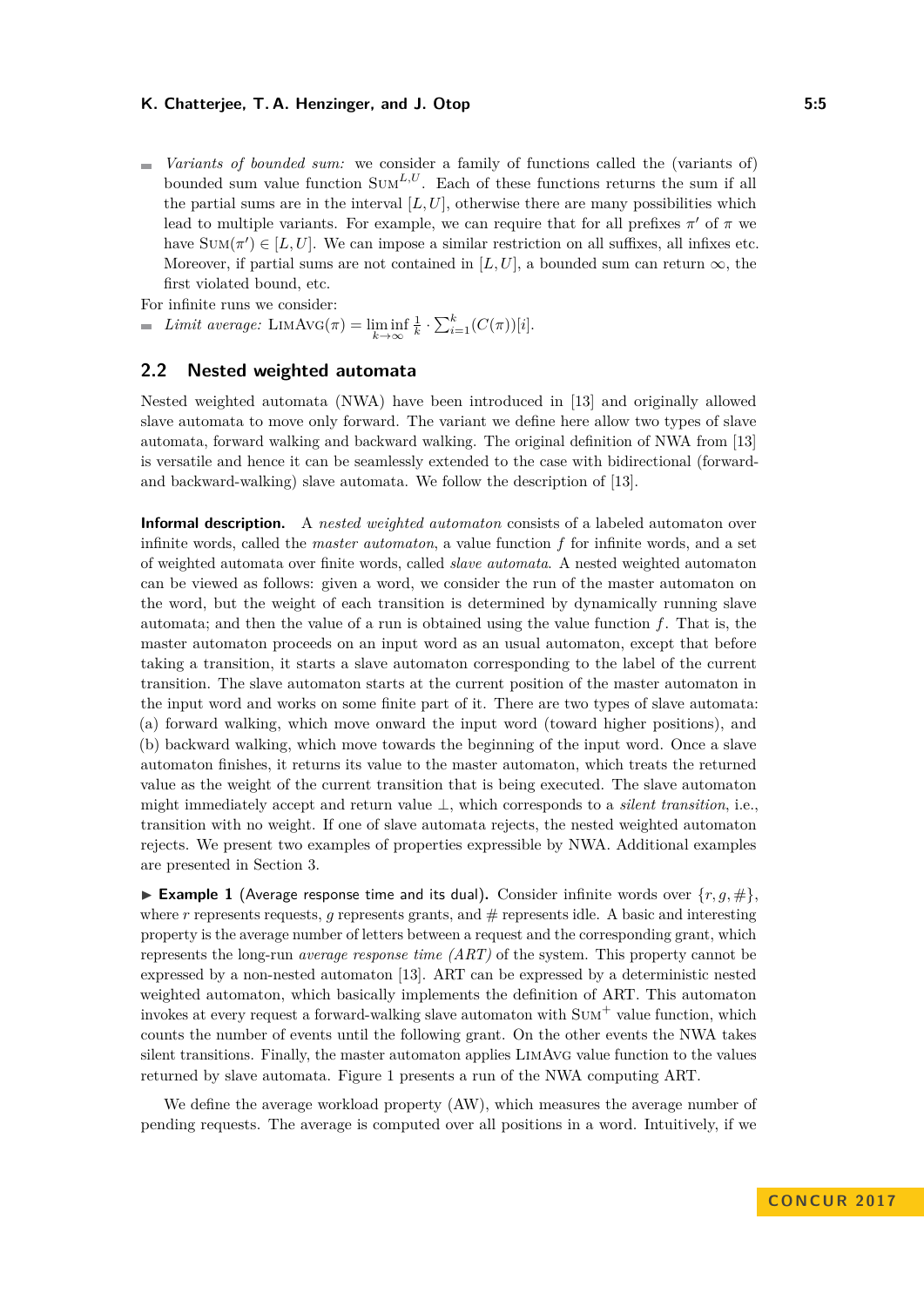<span id="page-5-0"></span>

**Figure 1** Runs of NWA computing ART (above) and AW (below). Each weight of a transition is dynamically computed as the sum of weights of slave automata. The thick arrows depict directions of slave automata.

pick a position in word *w* at random, the expected number of pending requests is the average workload of *w*. Formally, we define the workload at *i* in *w*, denoted  $wl(w, i)$ , as the number of letters *r* among  $w[j, i]$ , where *j* is the last position in  $w[1, i]$  where *g* occurs or 1 if such a position does not exist. The average workload of *w* is the limit average over all positions *i* of *wl*(*w, i*).

Observe that AW can be expressed by a deterministic  $(LIMAVG; SUM^+)$ -automaton with backward-walking slave automata. Basically, the NWA invokes at every position a slave automaton, which counts the number of *r* letter from its current position to the first position containing letter *g*, where it terminates. Since slave automata run backwards, each of them computes the workload at the position of its invocation. Figure [1](#page-5-0) presents a run of the NWA computing AW.

Now, we present a formal definition of NWA and their semantics.

**Nested weighted automata.** A *nested weighted automaton* (NWA) with bidirectional slave automata is a tuple  $\langle A_{mas}; f; \mathfrak{B}_{-m}, \ldots, \mathfrak{B}_0, \ldots, \mathfrak{B}_l \rangle$ , with  $m, l \in \mathbb{N}$  where (1)  $A_{mas}$ , called the *master automaton*, is a {−*m, . . . , l*}-labeled automaton over infinite words (the labels are the indexes of automata  $\mathfrak{B}_{-m}$ , ...,  $\mathfrak{B}_{l}$ ), (2) *f* is a value function on infinite words, called the *master value function*, and (3)  $\mathfrak{B}_{-m}, \ldots, \mathfrak{B}_{l}$  are weighted automata over finite words called *slave automata*. Intuitively, an NWA can be regarded as an *f*-automaton whose weights are dynamically computed at every step by the corresponding slave automaton. The automata B<sup>−</sup>*m, . . . ,* B<sup>−</sup><sup>1</sup> (resp., B1*, . . . ,* B*l*) are called *backward walking* (resp., *forward walking*) slave automata. We refer to NWA with both forward and backward walking slave automata as *bidirectional NWA*. The automaton  $\mathfrak{B}_0$  immediately accepts and returns no weight; it is used to implement silent transitions, which have no weight. We define an (*f*; *g*)*-automaton* as an NWA where the master value function is *f* and all slave automata are *g*-automata.

**Semantics: runs and values.** A run of A on an infinite word w is an infinite sequence  $(\Pi, \pi_1, \pi_2, \dots)$  such that (1)  $\Pi$  is a run of  $\mathcal{A}_{mas}$  on *w*; (2) for every  $i > 0$  the label  $j =$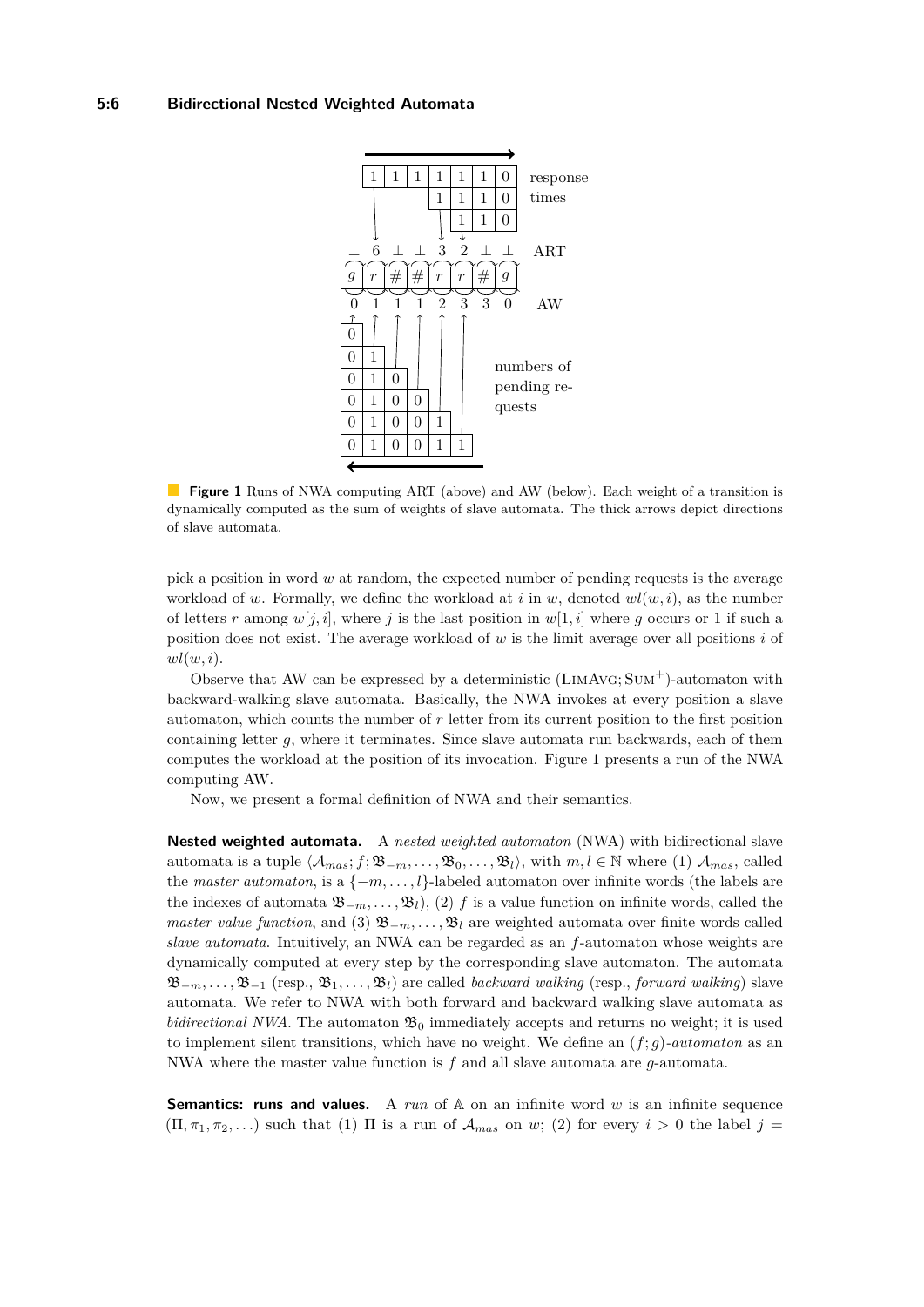$C(\Pi[i-1], w[i], \Pi[i])$  pointers at a slave automaton and (a) if  $j < 0$ , then  $\pi_i$  is a run of the automaton  $\mathfrak{B}_j$  on some prefix of the reverse word  $(w[1, i])^R$ , and (b) if  $j \geq 0$ , then  $\pi_i$ is a run of the automaton  $\mathfrak{B}_i$  on some finite prefix of  $w[i,\infty]$ . The run  $(\Pi, \pi_1, \pi_2, \ldots)$  is *accepting* if all runs  $\Pi, \pi_1, \pi_2, \ldots$  are accepting (i.e.,  $\Pi$  satisfies its acceptance condition and each  $\pi_1, \pi_2, \ldots$  ends in an accepting state) and infinitely many runs of slave automata have length greater than 1 (the master automaton takes infinitely many non-silent transitions). The value of the run  $(\Pi, \pi_1, \pi_2, \ldots)$  is defined as  $\text{sil}(f)(v(\pi_1)v(\pi_2)\ldots)$ , where  $v(\pi_i)$  is the value of the run  $\pi_i$  in the corresponding slave automaton, and  $\mathsf{sil}(f)$  is the value function that takes its input sequence, removes ⊥ symbols and applies *f* to the remaining sequence. The value of a word *w* assigned by the automaton A, denoted by  $\mathcal{L}_{A}(w)$ , is the infimum of the set of values of all *accepting* runs. We require accepting runs to contain infinitely many non-silent transitions as  $f$  is a value function over infinite sequences, hence the sequence  $v(\pi_1)v(\pi_2) \ldots$  with  $\perp$  removed must be infinite.

**Deterministic nested weighted automata.** An NWA A is *deterministic* if (1) the master automaton and all slave automata are deterministic, and (2) in all slave automata, accepting states have no outgoing transitions. Intuitively, a slave automaton in an accepting state can choose (non-deteministically) to terminate or continue running; condition (2) removes this source of non-determinism.

**Width of NWA.** An NWA has *width k* if and only if in every run at every position at most *k* slave automata are active.

## <span id="page-6-0"></span>**3 Examples**

In this section we present several examples of quantitative properties that can be expressed with bidirectional NWA.

<span id="page-6-1"></span>► **Example 2** (Average energy level). We consider the average energy level property studied in [\[18,](#page-15-19) [8\]](#page-15-20). Consider  $W \in \mathbb{N}$  and an alphabet  $\Sigma_W$  consisting of integers from interval [−*W, W*]. These letters correspond to the energy change, i.e., negative values represent energy consumption whereas positive values represent energy gain. For  $w \in \Sigma_W$  we define the energy level at *i* as the sum  $w[1] + \ldots + w[i]$ . The average energy property (AE) is the limit average of the energy levels at every position. For example, the average energy level of  $2(-1)3((-1)1)^{\omega}$  is 4.

AE can be expressed by a (LimAvg; Sum)-automaton A with backward-walking slave automata, but it is not expressible by (LimAvg; Sum)-automata with forward-walking slave automata. To express AE, a (LimAvg; Sum)-automaton A with backward-walking slave automata invokes at every position a slave automaton, which runs backward to the beginning of the word and sums up all the letters. In contrast, (LimAvg; Sum)-automata with forwardwalking slave automata can use finite memory of the master automaton, but finite prefixes influence only finitely many values returned by slave slave automata and the limit-average value function neglects finite prefixes. Formally, we can show with a simple pumping argument that for every (LimAvg; Sum)-automaton with forward-walking slave automata, among words  $w_i = 1^i 0^\omega$  there exists a pair of words with the same value. In contrast, all these words have different AE (AE of  $w_i$  is  $i$ ).

AE property is often considered in conjunction with bounds on energy values. Typically, energy should not drop below some threshold, in particular, it should not be negative. In addition, the energy storage is limited, which motivates the upper bound on the stored energy,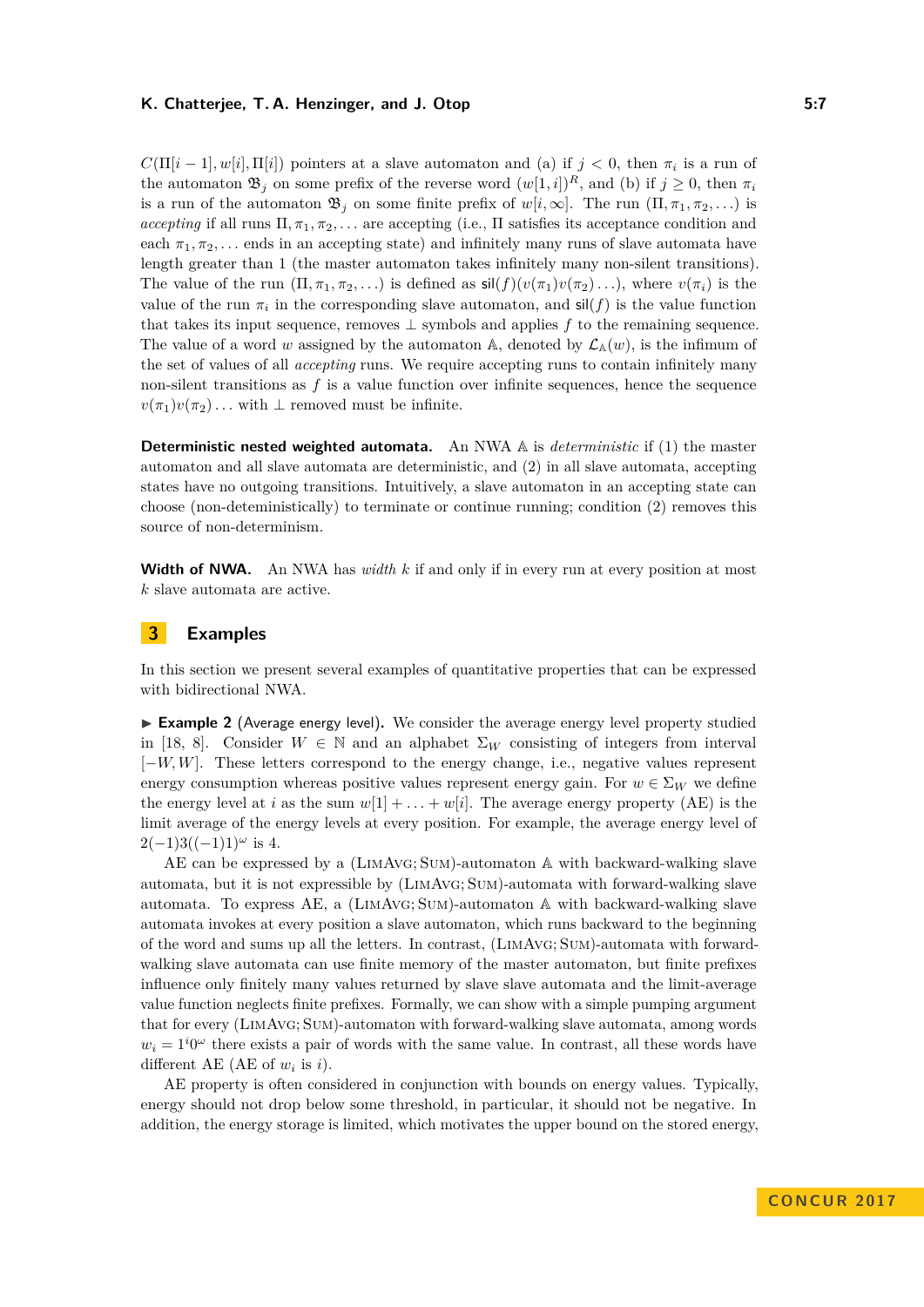#### **5:8 Bidirectional Nested Weighted Automata**

where the excess energy is released. These two restrictions lead to the *interval constraint* on energy levels, i.e., we require the energy level at every position to belong to a given interval  $[L, U]$ , which results in a variant of the bounded sum SUM<sup>L,U</sup>.

<span id="page-7-0"></span>► Example 3 (Data consistency). Consider a database server, which processes instructions grouped into transactions. There are four instructions: read  $r$ , write  $w$ , void  $\#$  and commit *c*. The commit instruction applies all writes, finishes the current transaction and starts a new one. The read instructions refer to writes applied before the previous commit.

In the presence of multiple clients connected to the database, there are two options to achieve consistency. One option is to use locks that can limit concurrency. A second approach is *optimistic concurrency* which proceeds without locks, and then rolls back in case there was a collision between transactions. In ordered to limit the number of roll backs, it is preferred that the read instructions occur shortly after commit, while write instructions are followed by the commit instruction as quickly as possible. Formally, we define (a) consistency (or freshness) of a read instruction as the number of steps to the first preceding commit instruction, and (b) consistency of a write instruction as the number of steps to the following commit instruction. The data consistency property (DCP) of *w* is the limit average of consistency of reads and writes in *w*.

DCP is expressed by the following deterministic  $(LIMAVG; SUM^+)$ -automaton A with bidirectional slave automata. On every read *r* (resp., *w*), the NWA A invokes a slave automaton which walks backward (resp., forward) and counts the number of steps to the first encountered *c*. On the remaining instructions  $c, \#$ , the NWA A invokes a dummy slave automaton which corresponds to a silent transition.

<span id="page-7-1"></span>**Example 4.** Consider the framework of Example [3.](#page-7-0) For every position with read  $r$  or write *w* we define a regret at position *i* as the minimal distance to the preceding or the following commit *c*. Intuitively, the regret corresponds to the number of instructions by which we have to prepone or postpone the commit to include the instruction at the current position. We consider the minimal regret property (MR) on words over  $\{r, w, c, \# \}$  defined the limit average over positions with *r* and *w* of the regret at these positions. MR can be expressed by a non-deterministic (LimAvg; Sum<sup>+</sup>)-automaton with bidirectional slave automata, which basically implements the definition of MR (the non-deterministic guess is whether it is the preceding or the following commit). The NWA invokes at every *r* or *w* position one of the following two slave automata  $\mathfrak{B}_B$ ,  $\mathfrak{B}_F$ . The automaton  $\mathfrak{B}_B$  counts the number of steps to the preceding grant, while  $\mathfrak{B}_F$  counts the number of steps to the following grant.

## **4 Decision questions**

For NWA with bidirectional slave automata, we consider the quantitative counterparts of the fundamental problems of emptiness and universality. The (quantitative) emptiness and universality problems are defined in the same way for weighted automata and all variants of NWA; in the following definition A denotes either a weighted automaton or an NWA.

**Emptiness and universality.** Given an automaton  $A$  and a threshold  $\lambda$ , the *emptiness* (resp. *universality*) problem asks whether there exists a word *w* with  $\mathcal{L}_{\mathcal{A}}(w) \leq \lambda$  (resp., for every word *w* we have  $\mathcal{L}_{\mathcal{A}}(w) \leq \lambda$ .

I Remark. The emptiness and universality problems have been studied for forward-only NWA in [\[13\]](#page-15-0).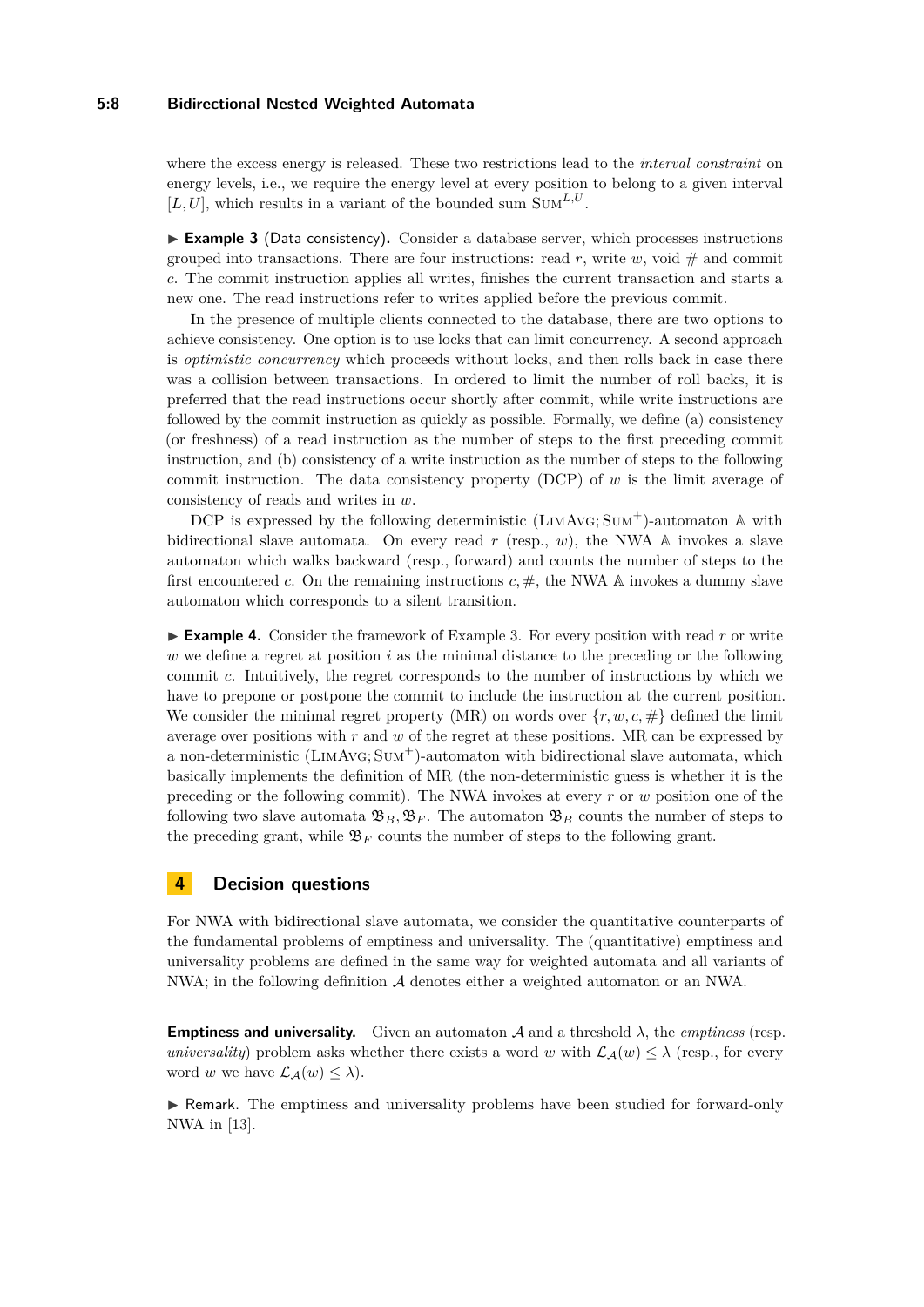- For NWA the value functions considered for the master automaton are the infimum (or limit-infimum), the supremum (or limit-supremum), and the limit-average. For all the decidability results for the infimum (limit-infimum) and the supremum (limit-supremum) value functions the techniques are similar to unweighted automata [\[13\]](#page-15-0), which can be easily adapted to the bidirectional framework. Hence in the sequel we only focus on bidirectional NWA with the limit-average value function for the master automaton.
- $\blacksquare$  Moreover, we study only the emptiness problem for the following reasons. First, for the deterministic case the emptiness and the universality problems are similar and hence we focus on the emptiness problem. Second, in the non-deterministic case the universality problem is already undecidable for LimAvg-automata even with no nesting [\[9\]](#page-15-21).

#### **4.1 The minimum, maximum and bounded sum value functions**

First, we show that for *g* being Min*,* Max, or a variant of the bounded sum value function  $Sum^{L,U}$ , the emptiness problem for  $(LIMAVG; g)$ -automata with bidirectional slave automata is decidable in PSpace. To show that, we prove a stronger result, i.e., every (LimAvg; *g*) automaton can be effectively transformed to a LimAvg-automaton of exponential size.

**Key ideas.** Weighted automata with value functions Min*,* Max*,* Sum*L,U* are close to (nonweighted) finite-state automata. In particular, these automata have finite range and for each value  $\lambda$  from the range, the set of words of value  $\lambda$  is regular. Thus, instead of invoking a slave automaton, the master automaton can non-deterministically pick value  $\lambda$  and verify that the value returned by this slave automaton is  $\lambda$ . For backward-walking slave automata the guessing can be avoided as the master automaton can simulate (the reverse of) runs of all backward-walking slave automata until the current position. Thus, we can eliminate slave automata from NWA, i.e., we transform such NWA to weighted automata. Formally, we show that for  $q \in \{MIN, MAX, SUM^{L,U}\}\$ , every (LIMAVG; *q*)-automaton with bidirectional slave automata can be transformed into an equivalent LimAvg-automaton of exponential size. The emptiness problem for non-deterministic LimAvg-automata is in NLogSpace (assuming weights given in unary) and hence we have the containment part in the following Theorem [5.](#page-8-0) The hardness part follows from PSpace-hardness of the emptiness problem for (LimAvg; *g*)-automata with forward-walking slave automata only [\[13\]](#page-15-0).

<span id="page-8-0"></span>**► Theorem 5.** Let  $g \in \{MIN, MAX, SUM^{L,U}\}$ . The emptiness problem for non-deterministic (LimAvg; *g*)*-automata with bidirectional slave automata is* PSpace*-complete.*

**Note.** The complexity in Theorem [5](#page-8-0) does not depend on encoding of weights in slave automata, i.e., the problem is PSpace-hard even for a fixed set of weights, and it remains in PSpace for weights encoded in binary.

The average energy property from Example [2](#page-6-1) with bounds on energy levels can be expressed with  $(LIMAVG; SUM^{L,U})$ -automata. The emptiness problem for these automata is decidable by Theorem [5.](#page-8-0)

 $\triangleright$  Remark (Parametrized complexity). If we assume that the size of slave automata in Theorem [5](#page-8-0) is bounded by a constant, the complexity of the emptiness problem drops to NLogSpacecomplete. NLogSpace-hardness follows from NLogSpace-hardness of the emptiness problem for LimAvg-automata, which can be considered as a special case of NWA.

The results of this section apply to general bidirectional NWA. In the following section we consider bidirectional NWA with the sum value function, where we consider additional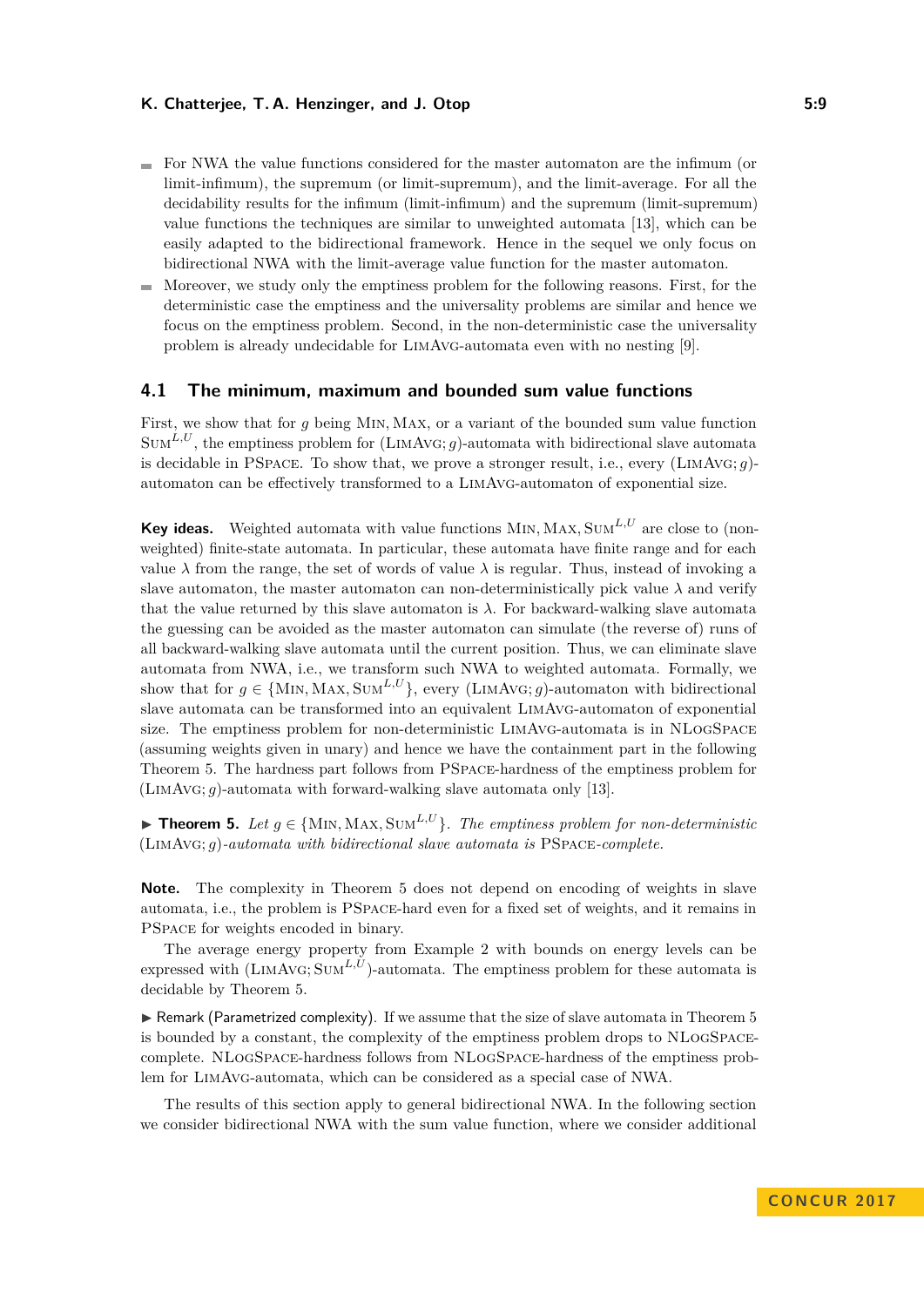#### **5:10 Bidirectional Nested Weighted Automata**

restrictions of finite width (Section [5\)](#page-9-0) and bounded width (Section [6\)](#page-11-0). We also justify in Remark [5.1](#page-9-1) that the finite width restriction is natural.

## <span id="page-9-0"></span>**5 Finite-width case**

In this section we study NWA satisfying the *finite width* condition. First, we briefly discuss the finite-width condition and argue that it is a natural restriction. Next, we show that the emptiness problem for (finite-width)  $(LIMAVG; SUM^+)$ -automata with bidirectional slave automata is decidable in ExpSpace. We conclude this section with the expressiveness results; we show that classical NWA with forward-walking slave automata and NWA with backward-walking slave automaton have incomparable expressive power. Hence, (finite-width)  $(LIMAVG; SUM<sup>+</sup>)$ -automata with bidirectional slave automata are strictly more expressive than NWA with one-direction slave automata.

## **5.1 The finite-width condition**

**Finite width.** An NWA A has finite width if and only if in every accepting run of A at every position at most finitely many slave automata are active. Classical NWA with forwardwalking slave automata only have finite width. Indeed, in any run, at any position *i* at most *i* slave automata can be active.

<span id="page-9-1"></span>**Example 6.** Consider an NWA over  $\{a, b\}$  such that the master automaton accepts a single word  $ab^{\omega}$  and all slave automata are backward walking and accept words  $b^*a$ . All slave automata terminate at the first position of  $ab^{\omega}$  and hence this NWA does not have finite width.

The automata expressing properties from Examples [1,](#page-4-0) [3](#page-7-0) and [4](#page-7-1) are finite-width  $(LIMAVG; SUM<sup>+</sup>)$ -automata with bidirectional slave automata. Observe that an NWA does not have finite width if and only if it has an accepting run, in which at some position *i* infinitely many backward-walking slave automata terminate.

**In Remark (Finite width is natural for positive sum).** Let  $A$  be a (LIMAVG; SUM<sup>+</sup>)-automaton with bidirectional slave automata. Except for degenerate cases, runs of A, which do not have finite width, have infinite value. Indeed, consider a run  $\pi$  and a position  $i_0$  at which infinitely many automata are active. Since only finitely many forward-walking slave automata are active at  $i_0$ , infinitely many of them are backward-walking and for some position  $i < i_0$ , infinitely many slave automata *S* terminate at position *i*. Then, one of the following holds: either that value of this run is infinite or one of the following two degenerate cases happen: (a) The slave automata from *S* are invoked with zero density (i.e., if consider the longrun-average of the frequency of invoking slave automata, then it is zero). This situation represents that monitoring with slave automata happens with vanishing frequency which is a degenerate case. (b) The values returned by the slave automata from *S* are bounded. It follows that these automata take transitions of non-zero weight only in some finite subword  $w[i, j]$  of the input word *w*. This situation represents monitoring of an infinite sequence, in which all events past position *j* are irrelevant. This is a degenerate case in the infinite-word case.

The finite-width property does not depend on weights and hence we can construct an exponential-size Büchi automaton  $A$ , which simulates runs of a given NWA A. Having  $A$ , we can check whether it has a run corresponding to an accepting run of A, in which infinitely many backward-walking slave automata terminate at the same position. This check can be done in logarithmic space and hence checking the finite-width property is in PSpace.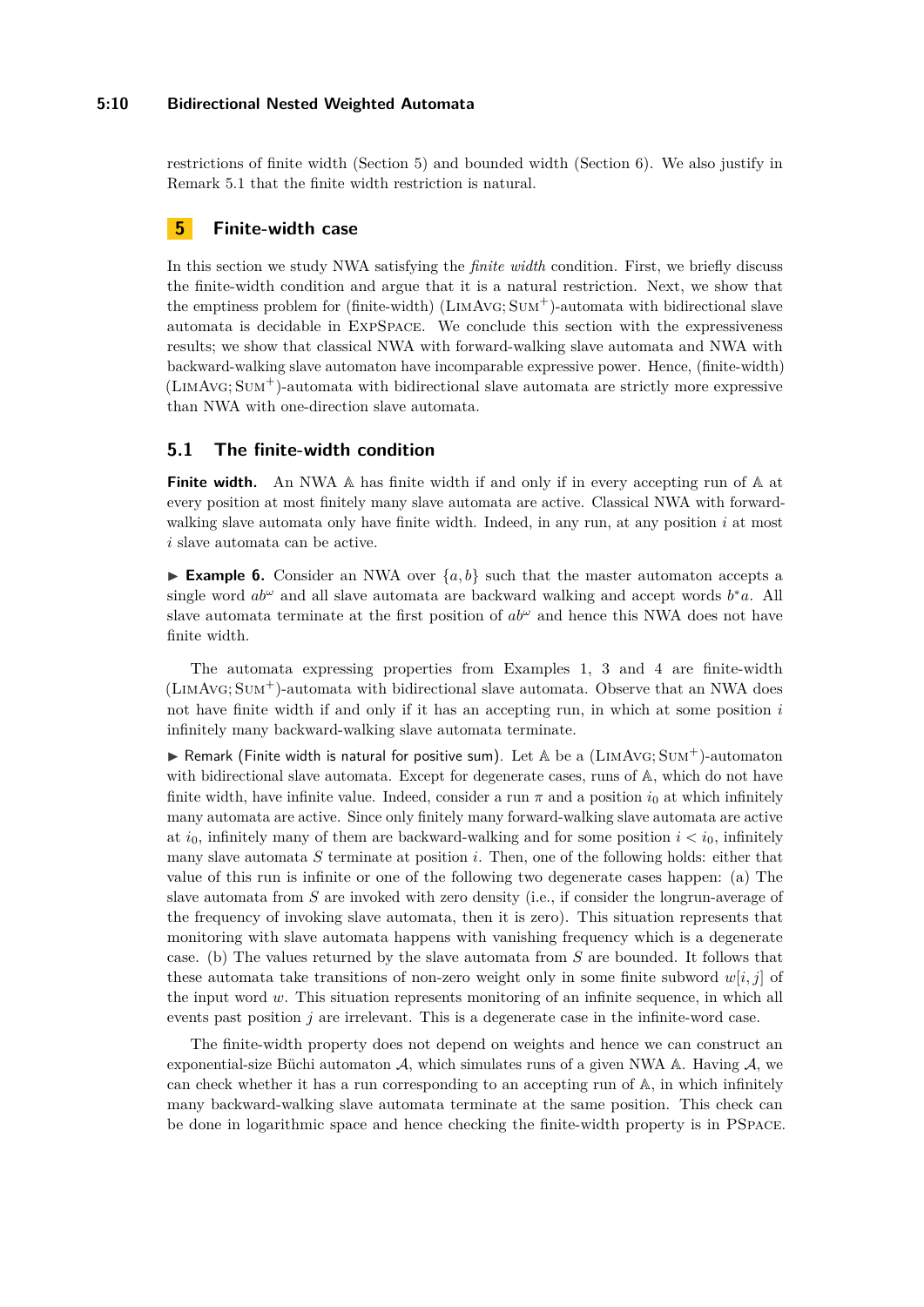A simple reduction from the non-emptiness problem for NWA shows PSpace-hardness of checking the finite-width property.

 $\triangleright$  **Theorem 7.** *The problem whether a given NWA has finite width is* PSPACE-complete.

#### **5.2 The absolute sum value function**

We present the main result on NWA of finite width.

<span id="page-10-0"></span> $\triangleright$  **Theorem 8.** *The emptiness problem for finite-width* (LIMAVG: SUM<sup>+</sup>)-automata with *bidirectional slave automata is* PSpace*-hard and it is decidable in* ExpSpace*.*

**Key ideas.** PSpace-hardness follows from PSpace-hardness of the emptiness problem for  $(LIMAVG; SUM<sup>+</sup>)$ -automata with forward-walking slave automata only. Containment in ExpSpace is shown by reduction to the bounded-width case, which is shown decidable in the following section (Theorem [13\)](#page-14-2). We briefly describe this reduction. Consider a finite-width (LimAvg; Sum<sup>+</sup>)-automaton A with bidirectional slave automata. First, we observe that without loss of generality, we can assume that  $A$  is deterministic. Second, we observe that in every word accepted by A, at almost every position *i* there exists a *barrier*, which is a word *u* such that (a) the word  $w' = w[1, i]uw[i + 1, \infty]$ , i.e., *w* with *u* inserted at position *i*, is accepted by  $A$ , and the runs on  $w$  and  $w'$  coincide except for positions in  $w'$  corresponding to  $u$ , (b) in the run on  $w'$ , backward-walking slave automata active at the end of  $u$  terminate within  $u$ , (c) in the run on  $w'$ , forward-walking slave automata active at the beginning of  $u$ terminate within *u*, and (d) *u* has exponential length. Basically, active slave automata cannot cross  $u$  in  $w'$  and in the effect insertion of  $u$  bounds the number of active slave automata. Existence of barriers follows from the finite-width property of A.

We insert barriers in *w* to reduce the number of active slave automata. We show that if at position *i* in *w*, exponentially many active slave automata accumulates exponential weight past crossing *i* (some slave automata walk forward while other backwards), all partial averages (of values returned by slave automata) in  $w'$  are bounded by the corresponding partial averages in  $w$ . We conclude that for every word  $w$ , there exists a word  $w'$  such that (i) at every position at most exponentially many slave automata accumulate at least exponential values, and (ii) the value of  $w'$  does not exceed the value of  $w$ . Thus, to compute the infimum over all runs of A, we can focus on runs in which at every position at most exponentially many slave automata accumulate at least exponential values. Runs of slave automata in which they accumulate bounded (exponential) values can be eliminated as in Theorem [5,](#page-8-0) i.e., we can construct an exponential size NWA  $\mathbb{A}'$ , which simulates  $\mathbb{A}$ , and such that its slave automata run as long as they can accumulate value exponential (in  $|\mathbb{A}|$ ) and otherwise they non-deterministically pick the remaining value and the master automaton verifies that the pick is correct. Therefore, the infimum over all runs of A coincides with the infimum over all runs of  $A'$  of width exponentially bounded.

 $\triangleright$  Remark (Parametrized complexity). If we assume that the size of slave automata in Theorem [8](#page-10-0) is bounded by a constant, the complexity of the emptiness problem drops to NLogSpacecomplete. NLogSpace-hardness follows from NLogSpace-hardness of the emptiness problem for LimAvg-automata, which can be viewed as a special case of NWA.

#### **5.3 Expressive power**

DCP defined in Example [3](#page-7-0) can be expressed by a deterministic finite-width  $(LIMAVG; SUM<sup>+</sup>)$ automaton with bidirectional slave automata. We show that both forward-walking and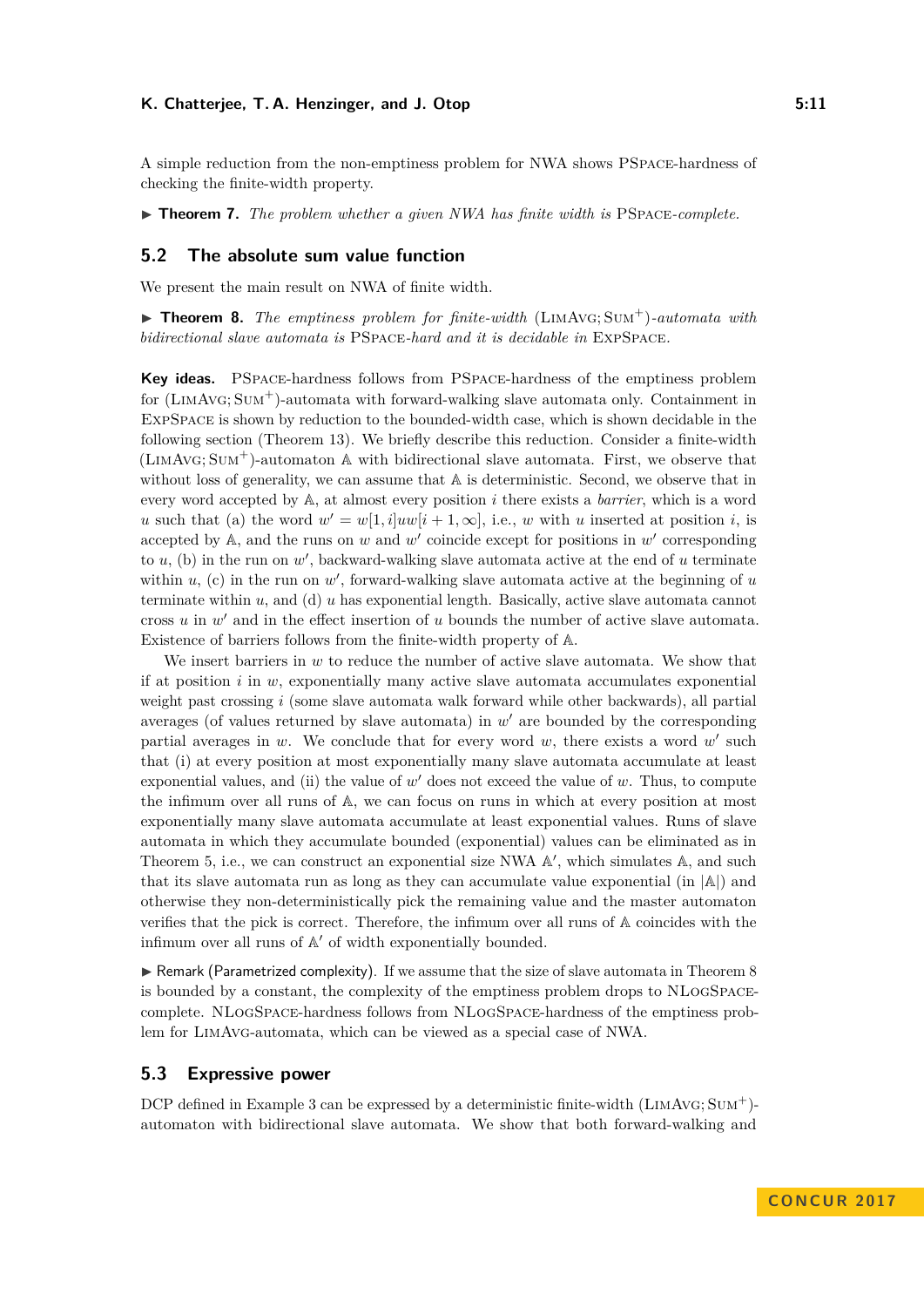#### **5:12 Bidirectional Nested Weighted Automata**

backward-walking slave automata are required to express DCP. That is, we formally show that DCP cannot be expressed by any (non-deterministic) (LimAvg; Sum<sup>+</sup>)-automaton with slave automata walking in one direction only.

**Classes of NWA.** We define  $\mathcal{FB}(LIMAVG; SUM^+)$  as the class of all finite-width (LIMAVG; SUM<sup>+</sup>)-automata with bidirectional slave automata. We define  $\mathcal{F}$ (LIMAVG; SUM<sup>+</sup>) (resp.,  $\mathcal{B}(\text{LIMAVG}; \text{SUM}^+)$ ) as the subclass of  $\mathcal{FB}(\text{LIMAVG}; \text{SUM}^+)$  consisting of NWA with forward-walking (resp., backward-walking) slave automata only.

We establish that classes  $\mathcal{F}(LIMAVG; SUM^+)$  and  $\mathcal{B}(LIMAVG; SUM^+)$  have incomparable expressive power and hence they are strictly less expressive than class  $\mathcal{FB}(\text{LIMAVG}; \text{SUM}^+).$ 

**Key ideas.** Consider a word  $w = (c \#^N r^{2K} c \#^{2N} r^K)^{\omega}$  for some big *K* and much bigger *N*. An NWA from  $\mathcal{B}(LIMAVG; Sum^+)$  computes DCP of *w* by invoking (non-dummy) slave automata at every r letter and taking silent transitions on letters  $\#$ , c. We show that an NWA A from  $\mathcal{F}(LIMAVG; Sum^+)$  cannot invoke the right number of slave automata, even if it uses non-determinism. More precisely, we show that A computing DCP has to invoke at most  $O(K)$  non-dummy slave automata on average on subwords  $c#^N r^{2K} c#^{2N} r^K$ . Since *N* is much bigger than *K*, we conclude that  $\mathbb A$  has a cycle over  $\#$  letters at which it takes only silent transitions and a cycle over *r* letters on which it increases the multiplicity of active slave automata. Using these two cycles, we construct a run of value smaller than DCP, which contradicts the assumption that A computes DCP. Similarly, we can show that an NWA from  $\mathcal{B}(LIMAVG; Sum^+)$  cannot compute correctly DCP of words of the form  $w = (cw^{2K} \#^N cw^{K} \#^{2N})^{\omega}$ , while on these words DCP is expressible by an NWA from  $\mathcal{F}(\text{LIMAVG}; \text{SUM}^+).$ 

**Lemma 9.** (1) DCP restricted to alphabet  $\{r, \#, c\}$  is expressed by an NWA from  $\mathcal{B}(\text{LimAvg}; \text{Sun}^+), \text{ but it is not expressible by NWA from } \mathcal{F}(\text{LimAvg}; \text{Sun}^+).$  (2) DCP *restricted to alphabet*  $\{w, \#, c\}$  *is expressed by an NWA from*  $\mathcal{F}(\text{LIMAVG}; \text{SUM}^+)$ *, but it is* not expressible by NWA from  $\mathcal{B}(\text{LIMAVG}; \text{SUM}^+).$ 

The above lemma implies that DCP over alphabet  $\{r, w, \#, c\}$  is not expressible by any NWA from  $\mathcal{F}(LIMAVG; Sum^+)$  nor from  $\mathcal{B}(LIMAVG; Sum^+)$ . In conclusion, we have:

 $\triangleright$  **Theorem 10.** *(1)*  $\mathcal{F}(\text{LIMAVG}; \text{SUM}^+)$  *and*  $\mathcal{B}(\text{LIMAVG}; \text{SUM}^+)$  *have incomparable expressive power.* (2)  $\mathcal{FB}(\text{LIMAVG}; \text{SUM}^+)$  *are strictly more expressive than*  $\mathcal{F}(\text{LIMAVG}; \text{SUM}^+)$  *and*  $\mathcal{B}$ (LIMAVG; SUM<sup>+</sup>).

## <span id="page-11-0"></span>**6 Bounded-width case**

In this section, we study (LIMAVG; SUM)-automata with bidirectional slave automata, which have bounded width. The bounded width restriction has been introduced in [\[14\]](#page-15-15) to improve the complexity of the emptiness problem and to establish decidability of the emptiness problem for (LimAvg; Sum)-automata. NWA considered in [\[14\]](#page-15-15) have only forward-walking slave automata, while we extend these results to NWA with bidirectional slave automata. This extension preserves the complexity bounds from [\[14\]](#page-15-15), i.e., the emptiness problem is in PTime for constant width and PSpace-complete for width given in unary.

The bounded width restriction emerges naturally in examples presented so far. If we bound the number of pending requests, we can express ART and AW (Example [1\)](#page-4-0) by automata of bounded width. If we bound the number of writes and reads between any two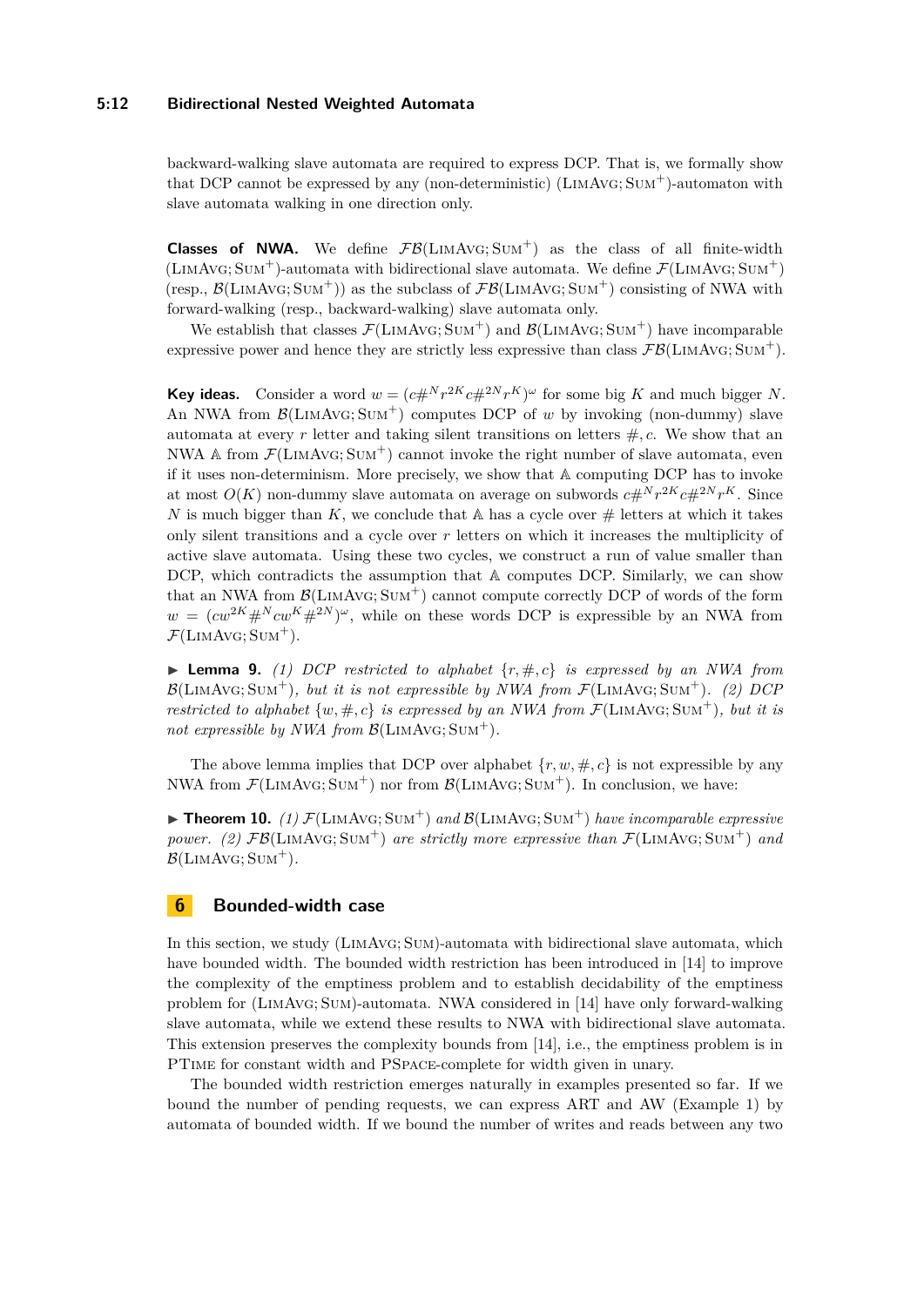commits, then DCP and MR (Examples [3](#page-7-0) and [4\)](#page-7-1) can be expressed by NWA of bounded width. These natural restrictions lead to more efficient decision procedures.

The decision procedure in this section differs from the one from [\[14\]](#page-15-15). The key step in the decidability proof from [\[14\]](#page-15-15) is establishing the following dichotomy: either the infimum over values of all words is −∞ or the infimum is realized by *dense* runs. A run is dense if for the values  $v_1, v_2, \ldots$  returned by slave automata invoked at positions  $1, 2, \ldots$  we have  $\frac{v_i}{i}$ converges to 0, i.e., values returned by slave automata are sublinear in the positions of their invocation. Properties of dense runs allow for further reductions, which lead to a decision procedure. However, we show in the following Example [11](#page-12-0) that for NWA with bidirectional slave automata, dense runs may not attain the infimum of all runs.

<span id="page-12-0"></span>► **Example 11.** Consider a (LIMAVG; SUM)-automaton A with bidirectional slave automata over  $\Sigma = \{a, b, c\}$ . The NWA A accepts words  $(ab^*c)^\omega$  and it works as follows. On letters *a*, A invokes a forward-walking slave automaton  $\mathfrak{B}_a$ , which returns the number of the following *b* letters up to *c*. On letters *c*, A invokes a backward-walking slave automaton  $\mathfrak{B}_c$ , which returns the number of the preceding *b* letters since *a*. Finally, on *b* letters, A invokes a slave automaton  $\mathfrak{B}_b$ , which takes a single transition and returns value 0. The NWA A has width 3. We can show that the value of any dense run, is 2. However, the infimum over values of all words is 1. The partial average of the values returned by slave automata on finite word  $u = (ab^*c)^*$  is 2, while the partial average over  $uab^N$  is  $\frac{2|u|+N}{|u|+N}$ . Therefore, the value, which is limit infimum over partial averages, of word  $ab^{n_1}c \ldots ab^{n_i}c \ldots$  is 1 if sequence  $n_1, n_2, \ldots$ grows rapidly (e.g. doubly-exponentially).

**Main ideas.** In Example [11,](#page-12-0) the words attaining the infimum contain long blocks of letter *b*, at which the NWA A is (virtually) in the same state, i.e., it loops in this state. On letters *b*, the sum of all weights collected by all active slave automata is 2, i.e., automata  $\mathfrak{B}_a, \mathfrak{B}_c$  collect weight 1 and  $\mathfrak{B}_b$  collect 0. However, in computing limit infimum over partial averages, we pick positions just before letter *c* as they correspond to the local minima, i.e., we compute the partial average over prefixes  $uab^N$ , and hence the weights collected by  $\mathfrak{B}_c$ do not contribute to this partial average. Then, the sum of all weights collected by slave automata  $\mathfrak{B}_a, \mathfrak{B}_b$  over a letter *b* is 1, which is equal to the least value of the limit infimum of the partial averages. In the following, we extend this idea and present the solution for all bounded-width (LimAvg; Sum)-automata with bidirectional slave automata. We show that the infimum over all words of a given NWA is the least average value over all cycles. In the following, we define appropriate notions of cycles of NWA and their average with exclusion of some slave automata.

**The graph of** *k***-configurations.** Let A be a non-deterministic (LimAvg; Sum)-automaton of width *k*. We define a *k*-configuration of  $\mathbb{A}$  as a tuple  $(q; q_1, \ldots, q_k)$  where *q* is a state of the master automaton, and each  $q_1, \ldots, q_k$  is either a state of a slave automaton of A or  $\perp$ . Given a run of A, we say that  $(q; q_1, \ldots, q_k)$  is the *k*-configuration at position *i* in the run if *q* is the state of the master automaton at position *i* and there are  $l \leq k$  active slave automata at position *i*, whose states are *q*1*, . . . , q<sup>l</sup>* ordered by position of invocation (backward-walking slave automata are invoked past position *i*). If  $l < k$ , then  $q_{l+1}, \ldots, q_k = \bot$ . We say that a  $k$ -configuration  $C_2$  is a successor of a  $k$ -configuration  $C_1$  if there exists an accepting run of A and  $i > 0$  such that  $C_1$  is the *k*-configuration at *i* and  $C_2$  is the *k*-configuration at  $i + 1$ . The graph of  $k$ -configurations of  $\mathbb A$  is the set of  $k$ -configurations of  $\mathbb A$ , which occur infinitely often in some accepting run, with the successor relation.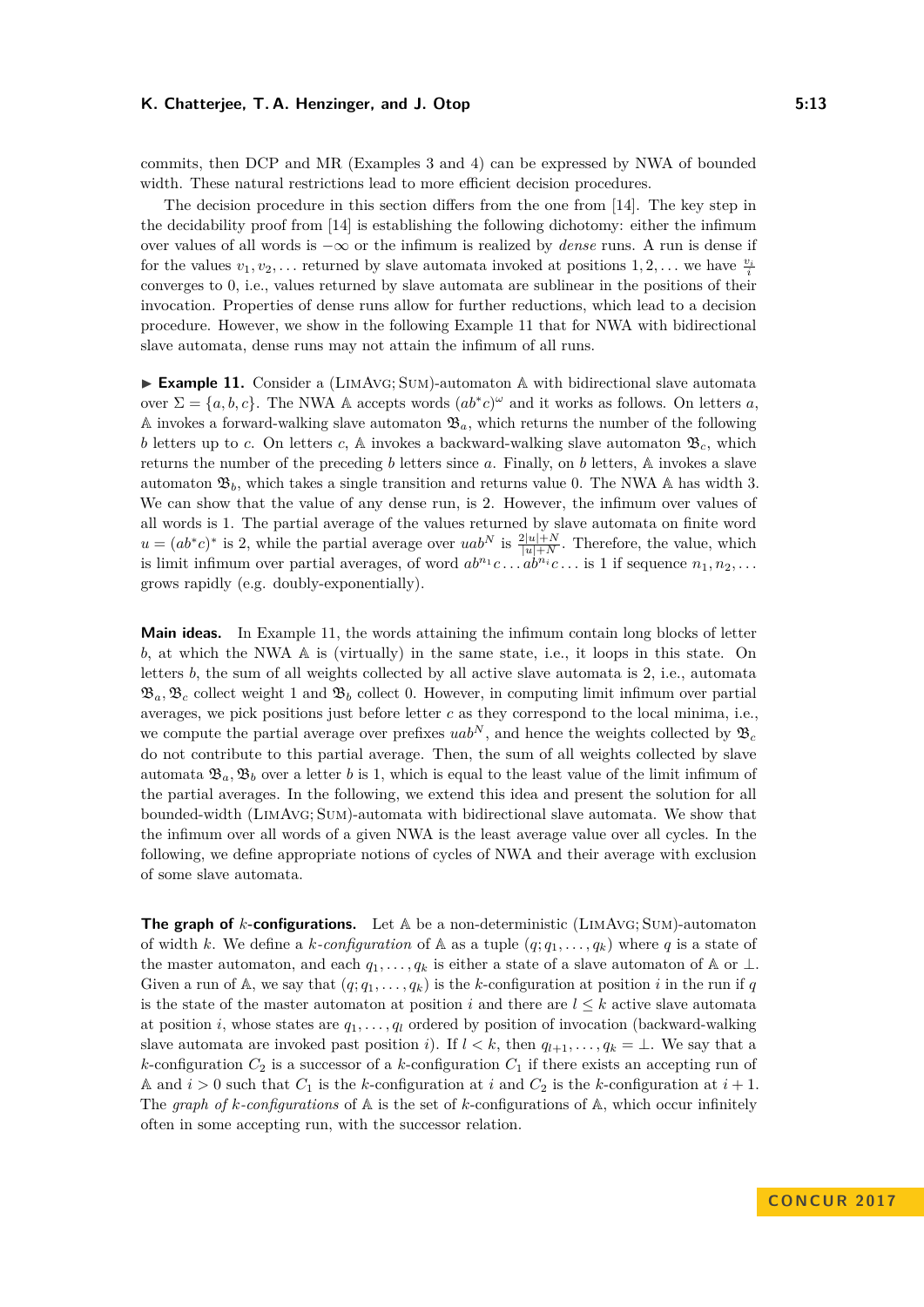#### <span id="page-13-0"></span>**5:14 Bidirectional Nested Weighted Automata**



**Figure 2** Pictorial explanation of GAIN( $\mathcal{C}, F\mathcal{C}$ ) (on the left) and AvgE( $\mathcal{C}, R$ ) (on the right). The gain  $\text{GAIN}(\mathcal{C}, FC)$  on the left is the sum of weights corresponding to thick parts of runs of slave automata invoked before *i*. The average  $A \vee \in \mathcal{C}(R)$  corresponds to the average of the thick parts of runs divided by the number of slave automata invoked within *C*. Slave automata invoked past *j* are excluded from the average.

**Characteristics of cycles.** Let C be a cycle in a graph of *k*-configurations of A. Let *F* (resp., *B*) be the set of forward-walking (resp., backward-walking) slave automata, which are active throughout  $C$ , i.e., which are not invoked nor terminated within  $C$ . A *focus*  $Fc$  (for  $\mathcal{C}$ ) is a downward closed subset of  $F$ , i.e., it contains all automata from  $F$  invoked before some position. We define a focused gain  $GAIN(\mathcal{C}, Fc)$  as the sum of weights which automata from *Fc* accumulate over C. A *restriction R* (for C) is an upward closed subset of B, i.e., it contains all automata from *B* invoked past certain position. We define an average weight of C excluding R, denoted by  $A \vee \bigoplus C$ , R), as the sum of weights of all transitions of slave automata within  $\mathcal{C}$ , except of transitions of slave automata from  $R$ , divided by the number of slave automata invoked within  $C$ .

Intuitively, a focused gain refers to the value, which forward-walking slave automata invoked before some position  $i$ , accumulate over the part of run corresponding to  $\mathcal C$  (see Figure [2\)](#page-13-0). If the focused gain  $\text{GAN}(\mathcal{C}, Fc)$  is negative, then by pumping C we can arbitrarily decrease the partial average of the values of slave automata invoked before *i*. In consequence, we can construct a run of the value  $-\infty$ . Formally, we define condition (\*), which implies that there exists a run of value  $-\infty$ , as follows: (\*) there exists a cycle C in the graph of *k*-configurations of A and a focus *Fc* such that  $GAIN(\mathcal{C}, Fc) < 0$ .

If the focused gain of every cycle is non-negative, we need to examine averages of cycles, while excluding some backward-walking slave automata. The average weight with restriction corresponds to the partial average of values aggregated over  $\mathcal C$  by all slave automata invoked before position *j* (which can be past  $\mathcal{C}$ ). Backward-walking slave automata in the restriction correspond to automata invoked past *j*, and hence their values do not contribute to the partial average (up to *i*) (see Figure [2\)](#page-13-0). In Example [11,](#page-12-0) we compute the average of slave automata over letters *b*, but we exclude the backward-walking slave automaton invoked at the following letter *c*. Observe that for any cycle  $\mathcal C$  and any restriction  $R$ , having a run containing  $\mathcal C$ occurring infinitely often, we can repeat each occurrence of cycle  $\mathcal C$  sufficiently many times so that the partial average of values of slave automata up to position corresponding to *j* becomes arbitrarily close to the average  $A\text{vGE}(\mathcal{C}, R)$ . The resulting run contains a subsequence of partial averages convergent to  $A\text{vGE}(\mathcal{C}, R)$  and hence its value does not exceed  $A\text{vGE}(\mathcal{C}, R)$ . We can now state our key technical lemma. This lemma is a direct extension of an intuition behind computing the infimum over values of all words of the NWA A from Example [11.](#page-12-0)

 $\triangleright$  **Lemma 12.** Let  $\mathbb{A}$  be a (LIMAVG; SUM)-automaton of bounded width with bidirectional *slave automata.* (1) If condition  $(*)$  holds, then  $\mathbb A$  *has a run of value*  $-\infty$ *.* (2) If  $(*)$  does *not hold, then the infimum*  $\inf_w \mathbb{A}(w)$  *equals the infimum*  $\inf_{\mathcal{C} \in \Lambda, R} \text{AVGE}(\mathcal{C}, R)$ *, where*  $\Lambda$  *is the set of all cycles* C *in the graph of k-configurations of* A*.*

If the width of A is constant, then the graph of *k*-configurations has polynomial size in |A| and it can be constructed in polynomial time by employing reachability checks on the set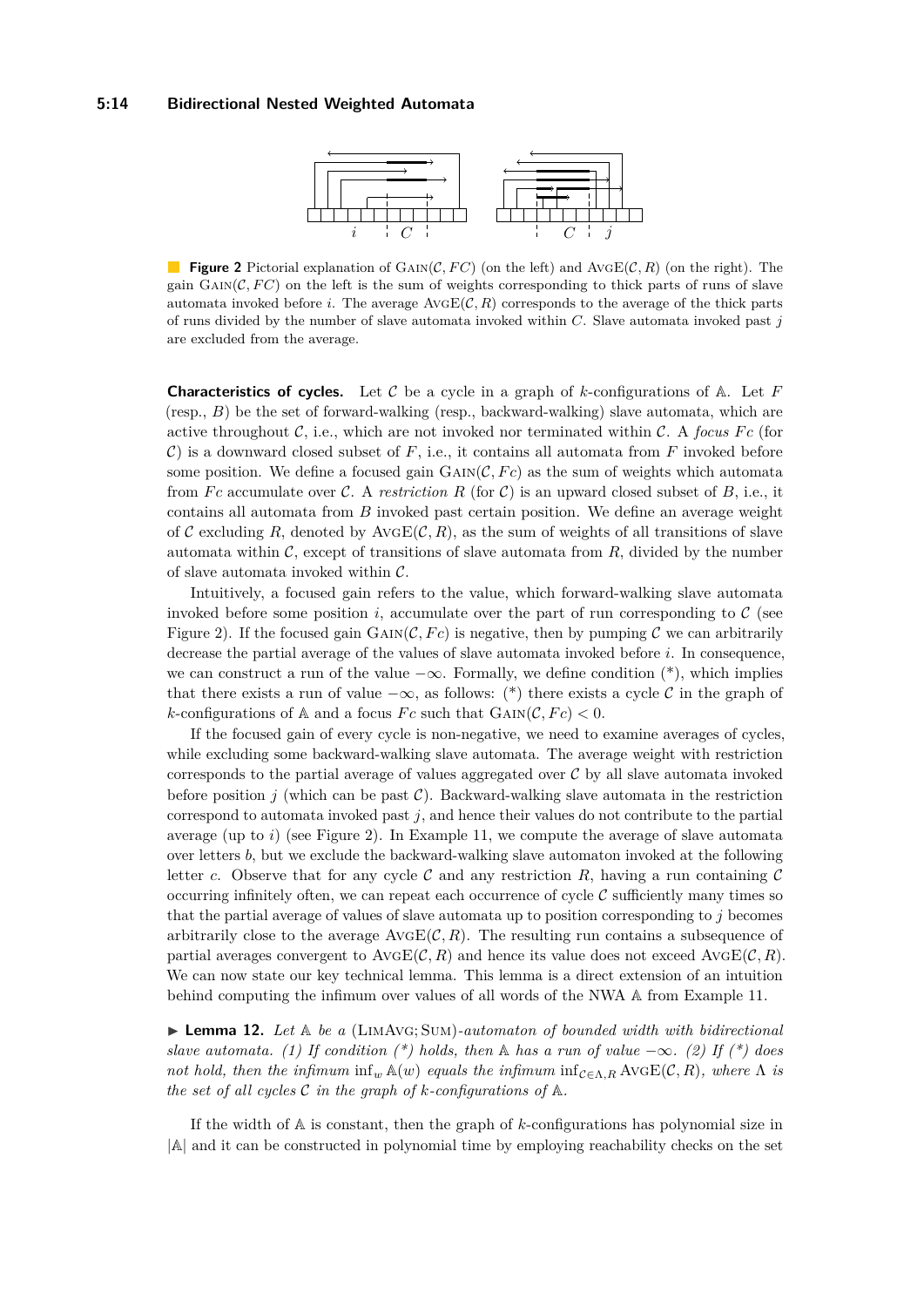<span id="page-14-0"></span>**Table 1** The complexity of the emptiness problem for (LimAvg; *g*)-automata. The columns describe respectively: the value function *g*, restrictions imposed on the problem, the complexity in the case with bidirectional slave automata, and the complexity in the previously studied [\[13,](#page-15-0) [14\]](#page-15-15) case with only forward-walking slave automata. Results presented in this paper are boldfaced.

| Value              | <b>Restrictions</b> | Complexity           | Complexity                  |
|--------------------|---------------------|----------------------|-----------------------------|
| func. $q$          |                     | <b>Bidirectional</b> | Forward case                |
| MIN, MAX,          | None                | PSpace-complete      | <b>PSPACE-complete</b> [13] |
| $\text{SUM}^{L,U}$ |                     | (Thm 5)              |                             |
| $\text{SUM}^+$     | finite              | PSpace-hard          | PSPACE-hard                 |
|                    | width               | ExpSpace (Thm 8)     | EXPSPACE <sup>[13]</sup>    |
| $Sum+$ ,           | constant width      | NLogSpace-complete   | NLOGSPACE-complete          |
| <b>SUM</b>         | unary weights       | (Thm 13)             | 14                          |
| $Sum+$ ,           | constant width      | PTime                | PTIME $[14]$                |
| <b>SUM</b>         | binary weights      | (Thm 13)             |                             |
| $Sum+$ ,           | width given         | PSpace-complete      | <b>PSPACE-complete</b> [14] |
| <b>SUM</b>         | in unary            | (Thm 13)             |                             |

of all *k*-configurations w.r.t. to relaxation of the successor relation. Therefore, for every focus *F c* and every *k*-configuration *c* we can check in polynomial time whether there exists a cycle C such that  $C[1] = c$  and  $GAIN(C, Fc) < 0$ . Thus, condition (1) can be check in logarithmic space assuming that weights are given in unary. If weights are given in binary, condition (1) can be checked in polynomial time. Checking condition (2) has the same complexity as condition  $(1)$ . If the width  $k$  is given in unary in input, the graph of  $k$ -configurations is exponential in  $|A|$  and conditions (1) and (2) can be checked in polynomial space. Weights in this case are logarithmic in the size of the graph and hence changing representation from binary to unary does not affect the (asymptotic) size of the graph.

<span id="page-14-2"></span> $\triangleright$  **Theorem 13.** *The emptiness problem for* (LIMAVG; SUM)*-automaton of width k with bidirectional slave automata is (a)* NLogSpace*-complete for constant k and weights given in unary, (b) in* PTime *for constant k and weights given in binary, and (c)* PSpace*-complete for k given in unary.*

## **7 Discussion and Conclusion**

**Discussion.** We established decidability of the emptiness problem for classes of bidirectional NWA, which include all NWA presented in the examples. An NWA from Example [2](#page-6-1) is covered by Theorem [5,](#page-8-0) while NWA from Examples [1,](#page-4-0) [3](#page-7-0) and [4](#page-7-1) are covered by Theorem [8.](#page-10-0) The lower bounds in our results follow from the lower bounds of the special case of forward-only NWA. The established complexity (Table [1\)](#page-14-0) coincide with the forward-only case.

**Concluding remarks.** In this work we present bidirectional NWA as a specification formalism for quantitative properties. There are several interesting directions for future work. The study of bidirectional NWA with other value functions is an interesting direction. The second direction of future work is to consider other formalism (such as a logical framework) which has the same expressive power as bidirectional NWA.

#### **References**

<span id="page-14-1"></span>**<sup>1</sup>** Shaull Almagor, Udi Boker, and Orna Kupferman. Discounting in LTL. In *TACAS, 2014*, pages 424–439, 2014.